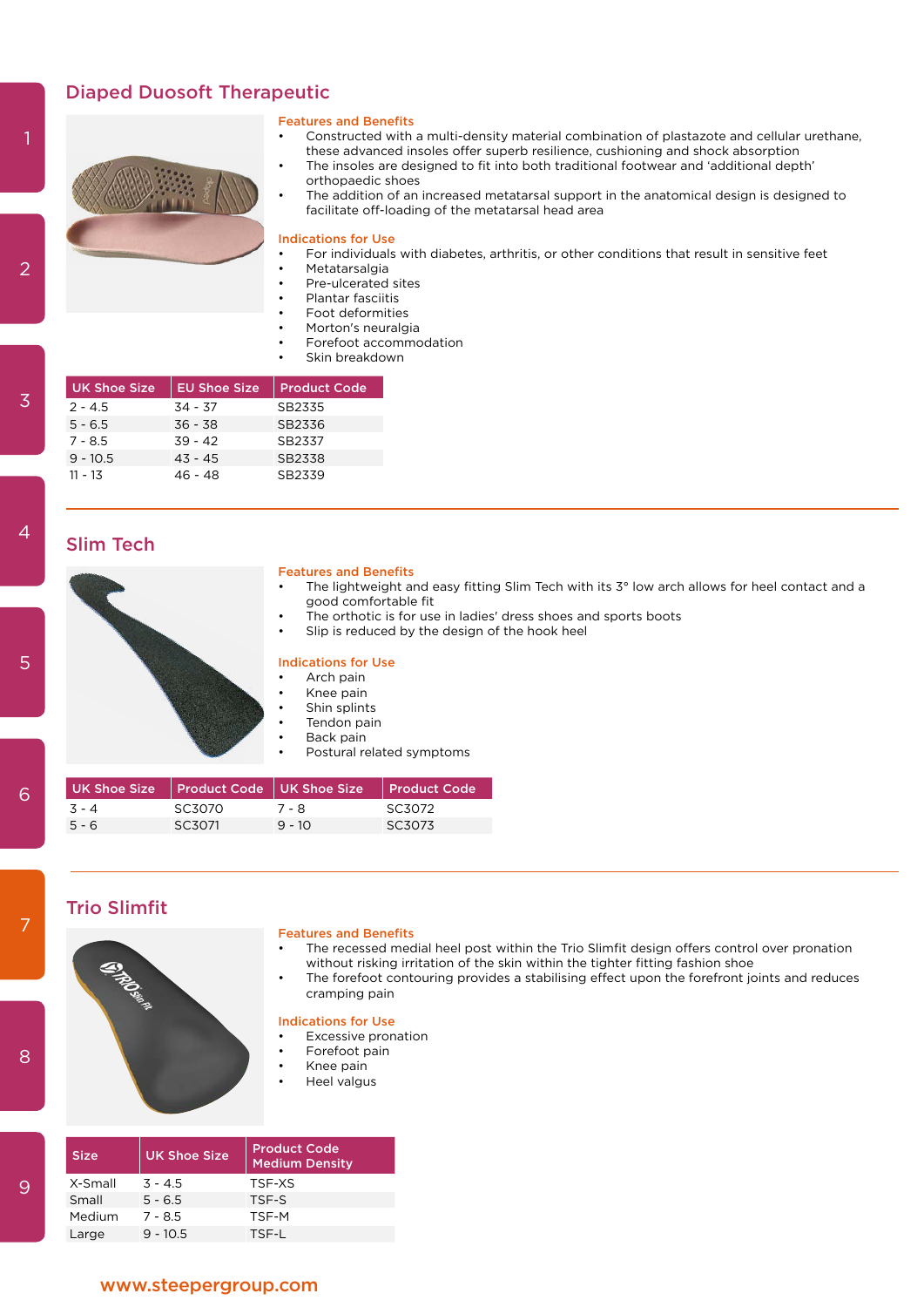# Adult Insoles

# Prostep



### Features and Benefits

- Prostep is designed to restore the natural position of the talus by supporting the inside edge of the heel and supports the spring ligament
- Resists the valgus rotation of the rearfoot, which is associated with pronation
- Anti-bacterial top cover and forefront and rearfoot integral posts of 0°, 3° & 5°
- Available in full or 3/4 length

### Indications for Use

# Low arches

- **Excessive pronation**
- Forefoot pain
- Knee pain
- Heel valgus

| <b>Size</b> | <b>UK Shoe Size</b> | 3/4 Medium      | $3/4$ Firm      | <b>Full Medium</b> | <b>Full Firm</b> |
|-------------|---------------------|-----------------|-----------------|--------------------|------------------|
| Kids Small  | $13.5 - 1.5$        | <b>PSSLM-KS</b> | PSSLF-KS        | <b>PSFLM-KS</b>    | PSFLF-KS         |
| Kids Large  | $2 - 3$             | <b>PSSLM-KL</b> | <b>PSSLF-KL</b> | PSFLM-KL           | PSFLF-KL         |
| X-Small     | $3.5 - 4.5$         | PSSLM-XS        | PSSLF-XS        | PSFLM-XS           | PSFLF-XS         |
| Small       | $5 - 6$             | <b>PSSLM-S</b>  | PSSLF-S         | <b>PSFLM-S</b>     | PSFLF-S          |
| Medium      | $6.5 - 7.5$         | PSSLM-M         | PSSLF-M         | PSFLM-M            | PSFLF-M          |
| Large       | $8 - 9$             | PSSLM-L         | PSSLF-L         | PSFLM-L            | PSFLF-L          |
| X-Large     | $9.5 - 10.5$        | PSSLM-XL        | PSSLF-XL        | PSFLM-XL           | PSFLF-XL         |
| XX-Large    | $11 - 12$           | PSSLM-XXL       | PSSLF-XXL       | PSFLM-XXL          | PSFLF-XXL        |

# Trio



### Features and Benefits

- The Trio insole is available in 3/4 and full length and is designed to resist excessive valgus rotation
	- Inverts the calcaneus within the heel cup thereby maintaining mid tarsal joint
- Supports the proximal medial arch of the foot by providing navicular stability
- Each pair is supplied with additional  $3^\circ$  medial biplanar rearfoot posts and  $3^\circ$  lateral forefoot posts

# Indications for Use

# • Plantar fasciitis

- Heel pain
- Calf strain
- Anterior medial knee pain
	- Hip instability

| <b>Size</b> | <b>UK Shoe</b><br>Size | 3/4 Length<br><b>Medium Density</b> | 3/4 Length<br><b>Firm Density</b> | 3/4 Length<br><b>Extra Firm</b> | <b>Full Length</b><br><b>Medium Density</b> | <b>Full Length</b><br><b>Firm Density</b> | <b>Full Length</b><br><b>Extra Firm</b> |
|-------------|------------------------|-------------------------------------|-----------------------------------|---------------------------------|---------------------------------------------|-------------------------------------------|-----------------------------------------|
| Kids Small  | $12.5 - 13.5$          | TSLM-KS                             | TSLF-KS                           | TSLE-KS                         | TFLM-KS                                     | TFLF-KS                                   | TFLE-KS                                 |
| Kids Large  | $1 - 2.5$              | TSLM-KL                             | TSLF-KL                           | TSLE-KL                         | TFLM-KL                                     | TFLF-KL                                   | TFLE-KL                                 |
| X-Small     | $3 - 4.5$              | TSLM-XS                             | TSLF-XS                           | TSLE-XS                         | <b>TFLM-XS</b>                              | TFLF-XS                                   | TFLE-XS                                 |
| Small       | $5 - 6.5$              | TSLM-S                              | TSLF-S                            | TSLE-S                          | TFLM-S                                      | TFLF-S                                    | TFLE-S                                  |
| Medium      | 7 - 8.5                | TSLM-M                              | TSLF-M                            | TSLE-M                          | TFLM-M                                      | TFLF-M                                    | TFLE-M                                  |
| Large       | $9 - 10.5$             | TSLM-L                              | TSLF-L                            | TSLE-L                          | TFLM-L                                      | TFLF-L                                    | TFLE-L                                  |
| X-Large     | $11 - 12.5$            | <b>TSLM-XL</b>                      | TSLF-XL                           | TSLE-XL                         | TFLM-XL                                     | TFLF-XL                                   | TFLE-XL                                 |
| XX-Large    | $13 - 14.5$            | <b>TSLM-XXL</b>                     | TSLF-XXL                          | <b>TSLE-XXL</b>                 | TFLM-XXL                                    | TFLF-XXL                                  | TFLE-XXL                                |

# Control Tech Soft 3/4 Length

### Features and Benefits

The rearfoot wedging reduces the need for excessive arch height while maintaining support, comfort and providing superior shock absorption



# Indications for Use

- Arch pain • Knee pain
- Shin splints
- Tendon pain
- Back pain
- Postural related symptoms

| UK Shoe Size   Product Code |        | UK Shoe Size | Product Code |
|-----------------------------|--------|--------------|--------------|
| $2 - 3$                     | SC3055 | 7 - 8        | SC3058       |
| $3 - 4$                     | SC3056 | $9 - 10$     | SC3059       |
| $5 - 6$                     | SC3057 | 11 - 12      | SC3060       |

# To order contact orthoticenquiries@steepergroup.com

2

7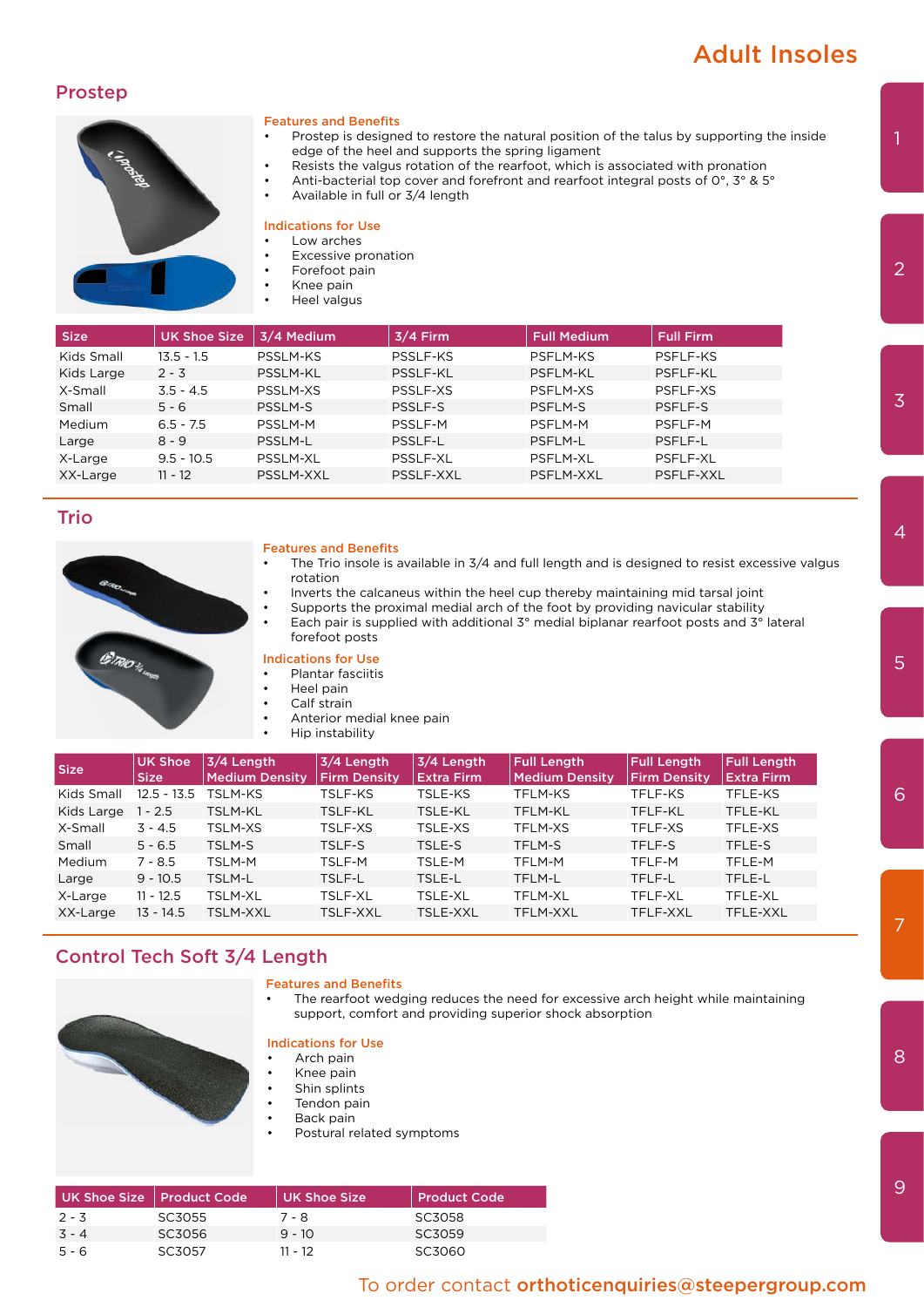# **Equiflex**



### Features and Benefits

- By elevating the heel the Equiflex will restore ankle joint extension reducing the demand for compensation
- Lateral forefoot is supported at the level of the metatarsal heads to facilitate this and accommodate any additional postings that may be required
- Supplied with 0°, 3° and 5° rear posts and 6mm elevators

### Indications for Use

- High arches
- **Excessive pronation**
- Forefoot pain
- Heel valgus

| <b>Size</b> | <b>UK Shoe Size</b> | <b>Product Code</b><br><b>Medium Density</b> | <b>Product Code</b><br><b>Firm Density</b> |
|-------------|---------------------|----------------------------------------------|--------------------------------------------|
| X-Small     | $3.5 - 4.5$         | EQM-XS                                       | EQF-XS                                     |
| Small       | $5 - 6$             | EQM-S                                        | EQF-S                                      |
| Medium      | $6.5 - 7.5$         | FOM-M                                        | EQF-M                                      |
| Large       | $8 - 9$             | EQM-L                                        | $EQF-L$                                    |
| X-Large     | $9.5 - 10.5$        | EQM-XL                                       | EQF-XL                                     |
| XX-Large    | $11 - 12$           | EQM-XXL                                      | EQF-XXL                                    |

# Trio Easy Fit



# Features and Benefits

- The Easy Fit is intrinsically a 3/4 length medially posted orthotic with an additional posting option for triplanar control of pronation featuring a lateral cutaway design
- This model maintains the essential features for pronation control, including an optional biplanar rearfoot post
- A medial forefoot post can be used to replace the first metatarsal cushion if required
- Comfort is achieved without compromising natural movement and comfort

### Indications for Use

- Excessive pronation
- Forefoot pain
- Knee pain
- Heel valgus

| <b>UK Shoe Size</b> | <b>Product Code</b><br><b>Medium Density</b> |
|---------------------|----------------------------------------------|
| $1 - 2.5$           | TEF-K                                        |
| $3 - 4.5$           | TEF-XS                                       |
| $5 - 6.5$           | TEF-S                                        |
| $7 - 8.5$           | TEF-M                                        |
| $9 - 10.5$          | TEE-L                                        |
| $11 - 12.5$         | TEF-XL                                       |
|                     |                                              |

# Trio Heel Pain



### Features and Benefits

- The Trio Heel Pain orthosis is contoured to support the navicular bone of the arch, directly reducing the cause of plantar fascia strain
- Higher loading forces under the heel can also lead to inflammation of the skin and supporting structures of the foot
- Features a large cushioning protection for the softer structure under the heel bones

### Indications for Use

- Plantar fasciitis
- Plantar heel pain
- Calf strain
- Anterior medial knee pain
- Hip instability

| <b>Size</b> | <b>UK Shoe Size</b> | Product Code<br><b>Medium Density</b> |
|-------------|---------------------|---------------------------------------|
| Small       | $5 - 6.5$           | THP-S                                 |
| Medium      | $7 - 8.5$           | THP-M                                 |
| Large       | $9 - 10.5$          | THP-I                                 |

 $\overline{2}$ 

4

8

7